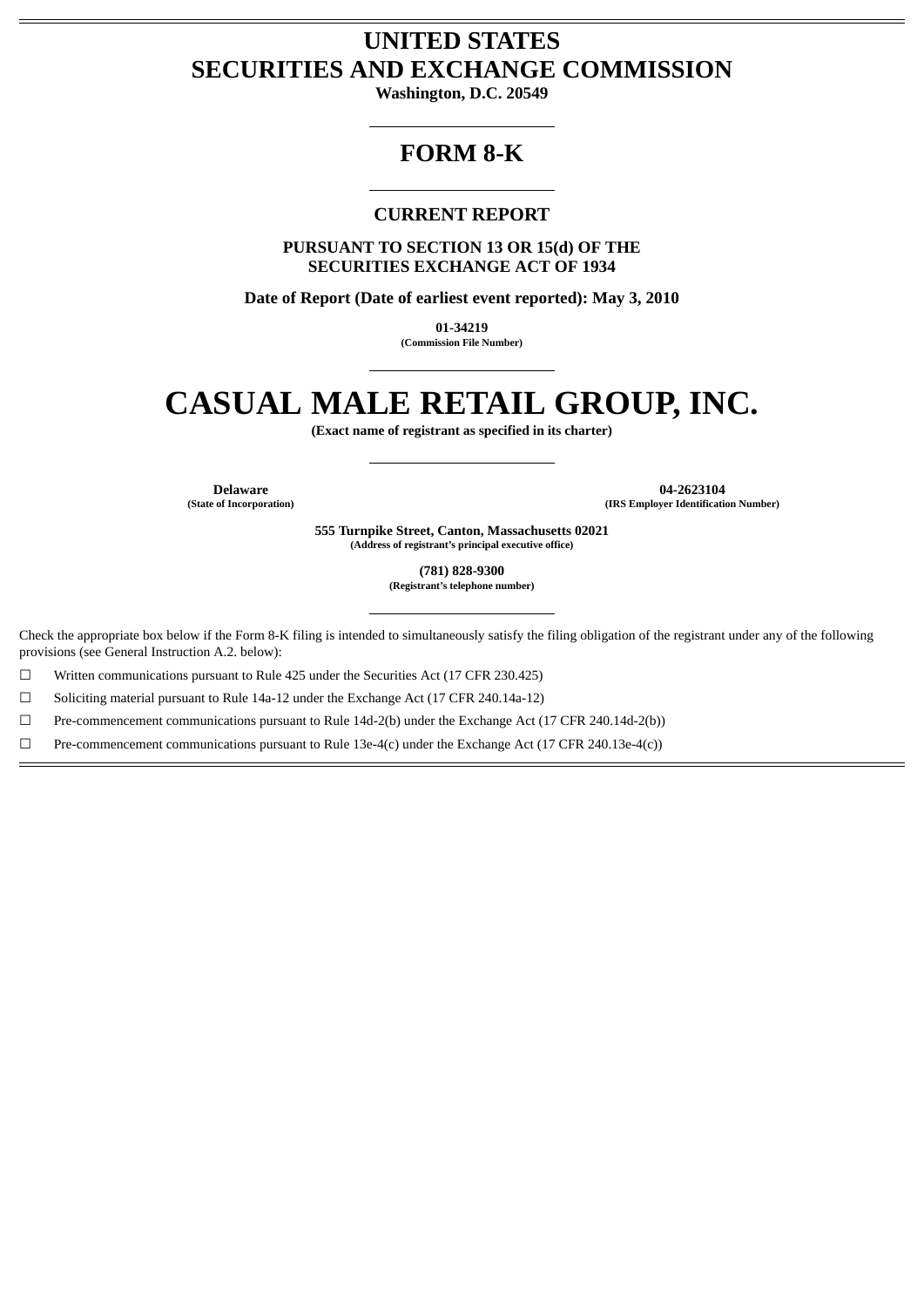#### **ITEM 5.02 Departure of Directors or Certain Officers; Election of Directors; Appointment of Certain Officers; Compensatory Arrangements of Certain Officers.**

### Compensatory Arrangements of Certain Officers

On May 3, 2010, the Compensation Committee amended and restated the Company's Long–Term Incentive Plan (the "Amended and Restated Plan"), pursuant to which the Company's executives (which includes its Named Executive Officers) are eligible to participate.

Pursuant to the Amended and Restated Plan, the Compensation Committee will establish targeted performance goals (as provided for under the shareholderapproved 2006 Incentive Compensation Plan) for each participant. Each participant will be entitled to receive an Award (depending on the target level achieved) of the participant's Target Cash Value which is defined as the participant's actual annual base salary in effect at the commencement of a fiscal year multiplied by the long–term incentive program percentage designated in such participant's executed employment agreement or otherwise on file with the Company.

Under the prior version of the Amended and Restated Plan: the Compensation Committee was restricted to establishing targeted performance goals based on EBITDA and the Company's operating margin percentage; the threshold and maximum percentages were fixed; and each participant was granted Awards based on the achievement of the same targeted performance goals as each other participant.

No changes were made to the timing of the grants of Awards or the vesting schedule.